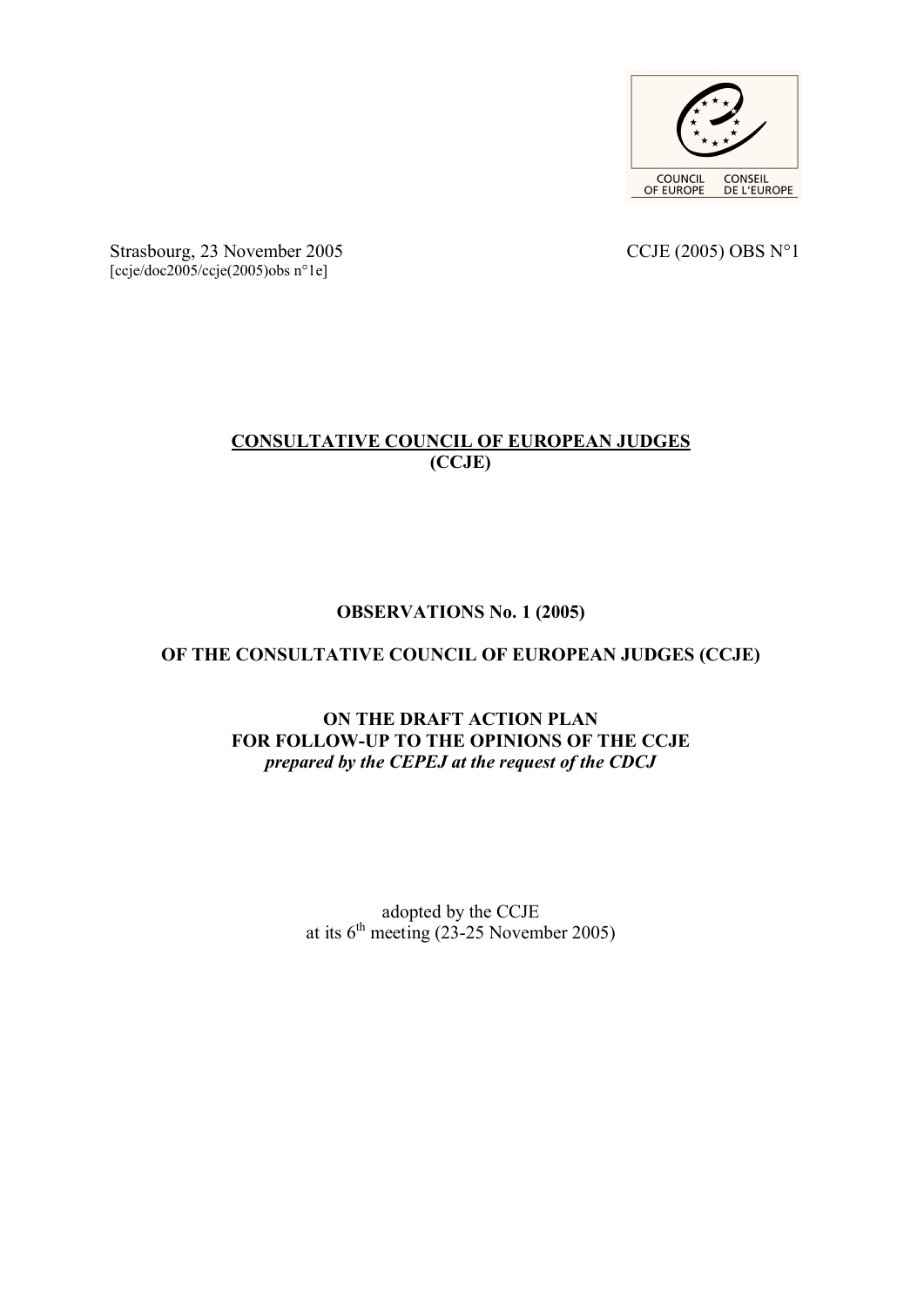During its  $6<sup>th</sup>$  meeting, which took place in Strasbourg on 23-25 November 2005 the Consultative Council of European Judges (CCJE) took note of the draft action plan for follow-up to the opinions of the CCJE prepared by the European Commission for the Efficiency of Justice (CEPEJ) (document CEPEJ (2005) 11 Prov.).

The CCJE noted that the European Committee on Legal Co-operation (CDCJ) decided at its 80th meeting to ask the CEPEJ to examine the opinions of the CCJE with a view to drawing up an Action Plan to be considered by the CDCJ in connection with any future work on judicial standards. The CCJE welcomed this initiative. It believes that the promotion of the CCJE's opinions requires both wider dissemination of information about their existence and content and also the involvement of the CCJE in the work to be carried out at the Council of Europe on judicial standards.

The CCJE wished to make the following observations on the draft action plan for follow-up to the opinions of the CCJE:

1. The draft action plan concerns areas which the CCJE has not yet addressed such as rules on the training of court auxiliaries, rules relating to the enforcement of court judgments, and the division of powers between judges and prosecution services. The latter topic should be the subject of one of the CCJE's forthcoming opinions.

2. The updating of Recommendation R(94)12 on the independence, efficiency and role of judges called for in the draft action plan should take account of the particular importance which the CCJE attaches not only to the solemn proclamation of the independence of judges as one of the foundations of democratic states but also to the actual realisation of that independence.

3. This requires particular attention to be paid to the establishment in all states of High Councils for Justice or equivalent independent bodies and the assignment to them of powers that enable them to play a leading, if not exclusive, role in the appointment and promotion of judges.

4. In this connection, the CCJE intends devoting one of its future opinions to the issue of High Councils for Justice and their membership and powers.

5. Subject to the opinion to be presented on this subject and with a view to actual realisation of the independence of the judiciary, it is deemed necessary that the membership of High Councils for Justice should be such as to ensure fair representation of the judiciary and civil society, as only balanced representation of that kind can prevent the dual pitfalls of political control of the appointment of judges and corporatism.

6. It is deemed to be equally important that High Councils for Justice should also have real powers regarding the appointment and promotion of judges, an area where there are currently significant disparities between the various systems. Some restrict the role of the relevant independent bodies to issuing opinions on appointment proposals or particular aspects thereof, others allow them to make recommendations while still others assign them full decision-making powers in this area.